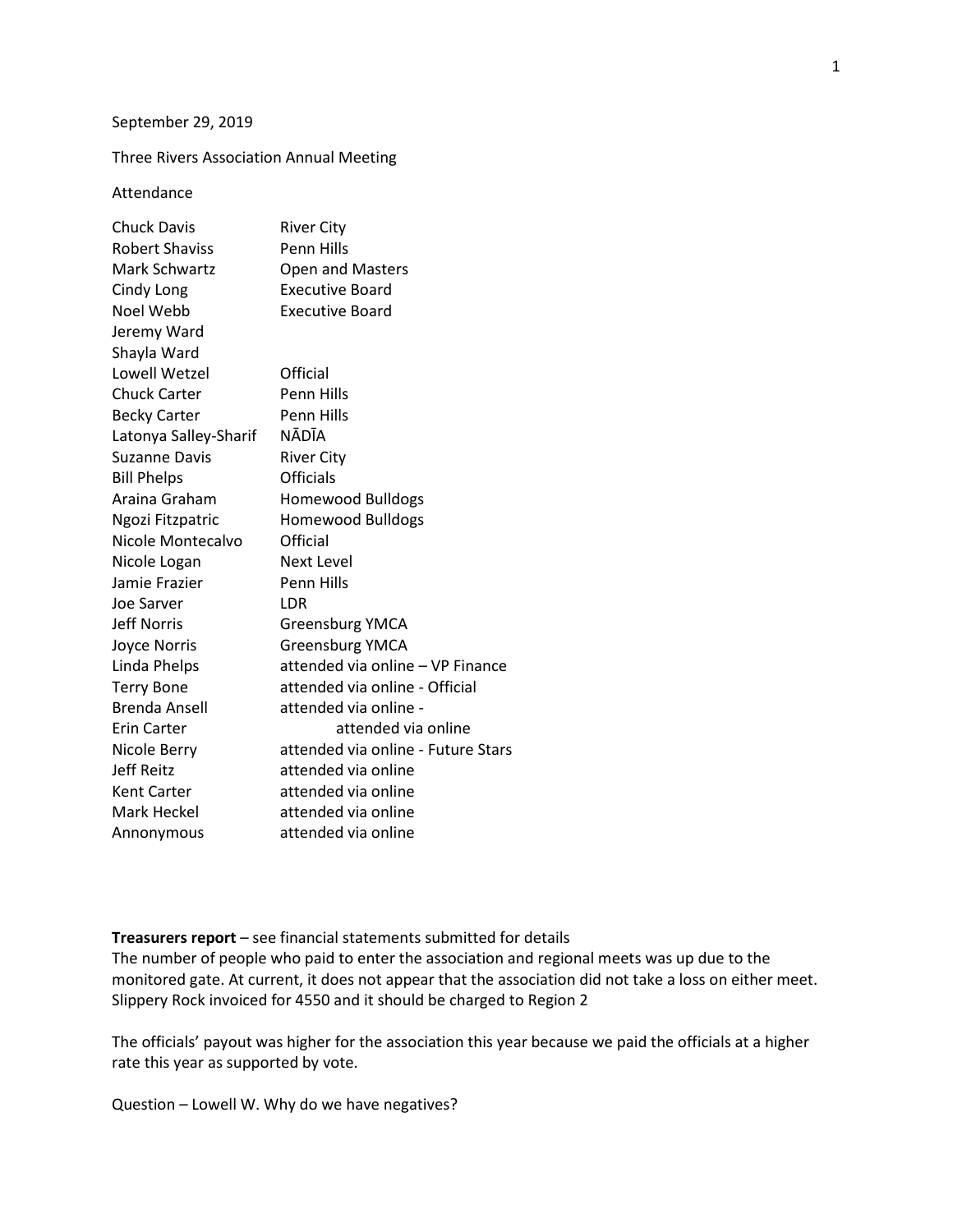The answer is that sometimes we have negatives because we receive compensation for various portions of fees at different times we pay out. It's a refund. Example – reimbursement for annual meeting and attending various workshops. (move to annual meeting portion of budget)

**Linda Phelps** – report is ready for audit for the 2018 In March Linda would like a representative from each subcategory to form a committee for the audit

## **Chuck Davis**

Volunteers are needed and we must come up with some creative ways to make that happen Each team supply a specific number of volunteers to assist with meets Advertise in various organizations for volunteers

**Oct 6 Sunday – Wings of Moon – Moon township Park Oct 13 Sunday Pacers Mingo Creek Park Oct 19 Saturday Penn Hills - Boyce Park Oct 26 Saturday – Inferno – Greensburg Salem November 3 Sunday – Moraine State Park Get Fit Families November 9 Saturday – Association Championship Mongo Creek Park November 17 Sunday – Beaver Island Park Grand Island, NY December 14 - Junior Olympic National Championship Madison, Wisconsin** 

The cross country challenge has been adjusted because one team won each year and not did not generate any additional members

**Youth Travel Grant** – this year we will again collect the fee of \$1 for each meet and it is being determined

Those who received an invoice paid the fee

Other teams have not received an invoice

National office has sent out a survey inquiring about single age group categories

The survey is biased – specifically that there is not an option to keep it the same

A discussion was had around the pros and cons of single age groups and AAU vs USATF

**Joe Sarver LDR** – One female Anna Shields finished 5h in the road mile this year 3 championships Turkey Trot, Veterans Race Wheeling (donation race), EQT 10 Miler Robin from Mid Atlantic – Lehigh area is hosting the Club Cross Country Championships \*\*We are asked to drum up some support

\*\*Looking to develop a Grand Prix or some sort of championship (age graded)

\*\*It appears Grand Prix races drum up the most interest in membership

Rail runs and grand prix races – work with chambers of commerce and/or universities office of student life to host a trail run or develop a grand prix series

5K – Ultra

Ideas – Gift the university a membership to host the race, Color run, join USATF to earn points and money, breakfast and free entry into the championship

**Mark Schwartz** – Open & Masters – we had a meet that piggy backs on the all comers meet Lake Erie and Three Rivers partners with us at Slippery Rock the meet had low attendance Lake Erie is choosing to move to a college in their area 23 people entered and competed in the association championship